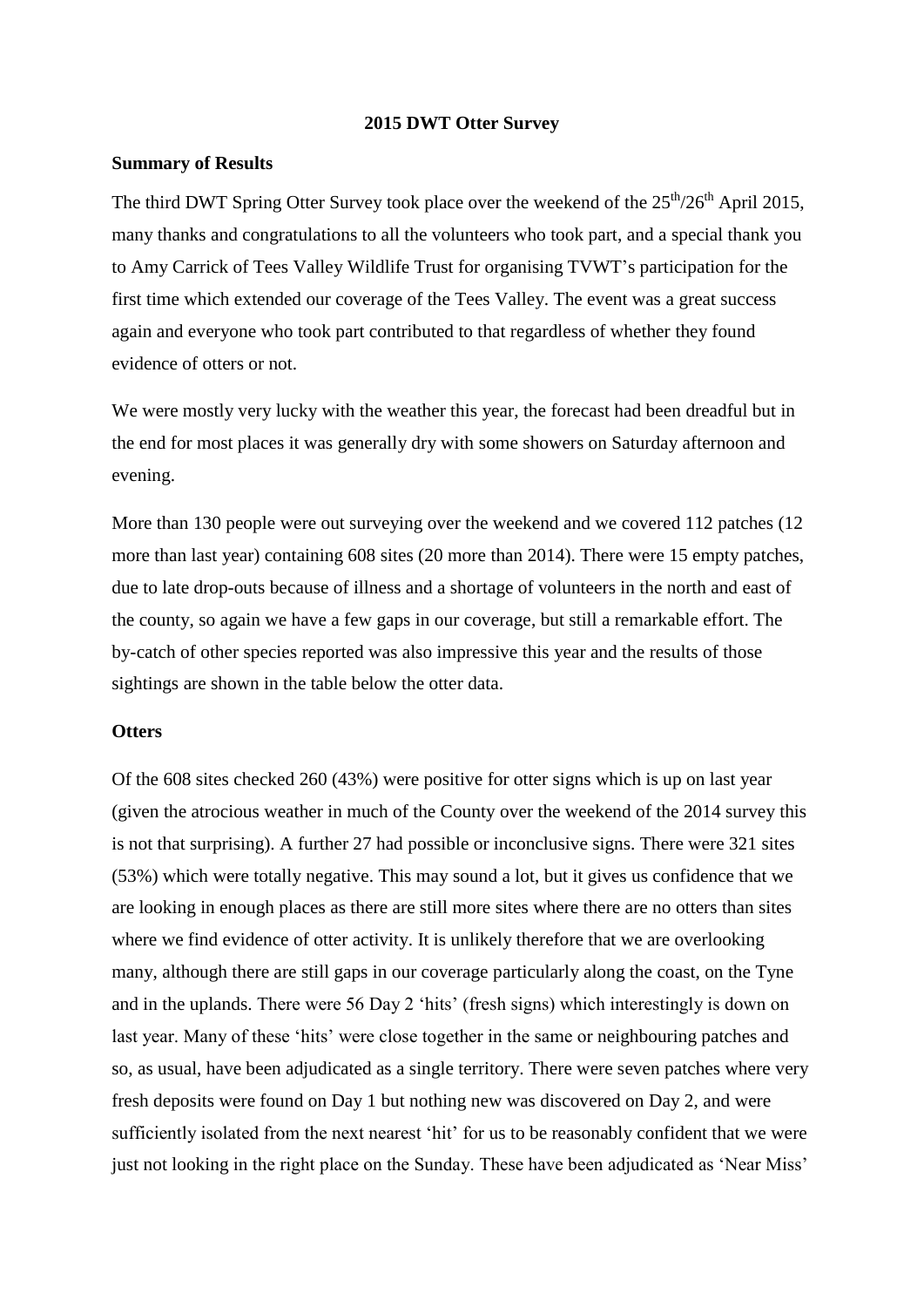otter territories. There were also two very recent sightings of otters in areas where there was either no fresh spraint found or we did not have a surveyor. These have been classified as 'Reasonable Suspicion' otters. As in previous years I have been conservative in allocating the territories and have tended to lump fresh signs together into one territory rather than split them into two if they are quite close together.

As usual, it is important to emphasise that we are counting otter territories here not individual animals. It is reasonable to assume therefore that many of the adjudicated territories will contain females with cubs which means the number of actual otters will be greater than the number of territories. This is as accurate as we can be when surveying for an elusive, wideranging, cryptic animal that has no individually identifiable markings.

You will see in the results table below that the number of estimated territories this year is 36. This is one more than last year, but we were surveying over a wider area. The fact that after three years of surveying we seem to be getting reasonably consistent results is encouraging and gives us some confidence that we are getting it about right. However, the large number of negative sites does suggest that the otter has not yet returned to all our watercourses and that there might be factors inhibiting their full recovery. Of course we do not know what the carrying capacity for otters is in our region.

#### **Other species**

We had a bumper crop of sightings of other species with the number of species recorded up from 36 last year to an impressive 57 this year! The dipper count rose again, green woodpeckers made their first appearance in the list and there was even a sighting of a red squirrel. Overall mammal sightings were up on last year with deer tracks/visuals at 21 compared to 17 last year and 18 in 2013. There were two hedgehog sightings, one on a camera trap and, unfortunately, one dead that looked as if it had been predated. However, more worryingly there was also an increase in sightings of mink scat and tracks. This is something we need to keep an eye on as, originally, there were signs that the otter's return was suppressing the mink population, but it is possible that they may now be learning to coexist.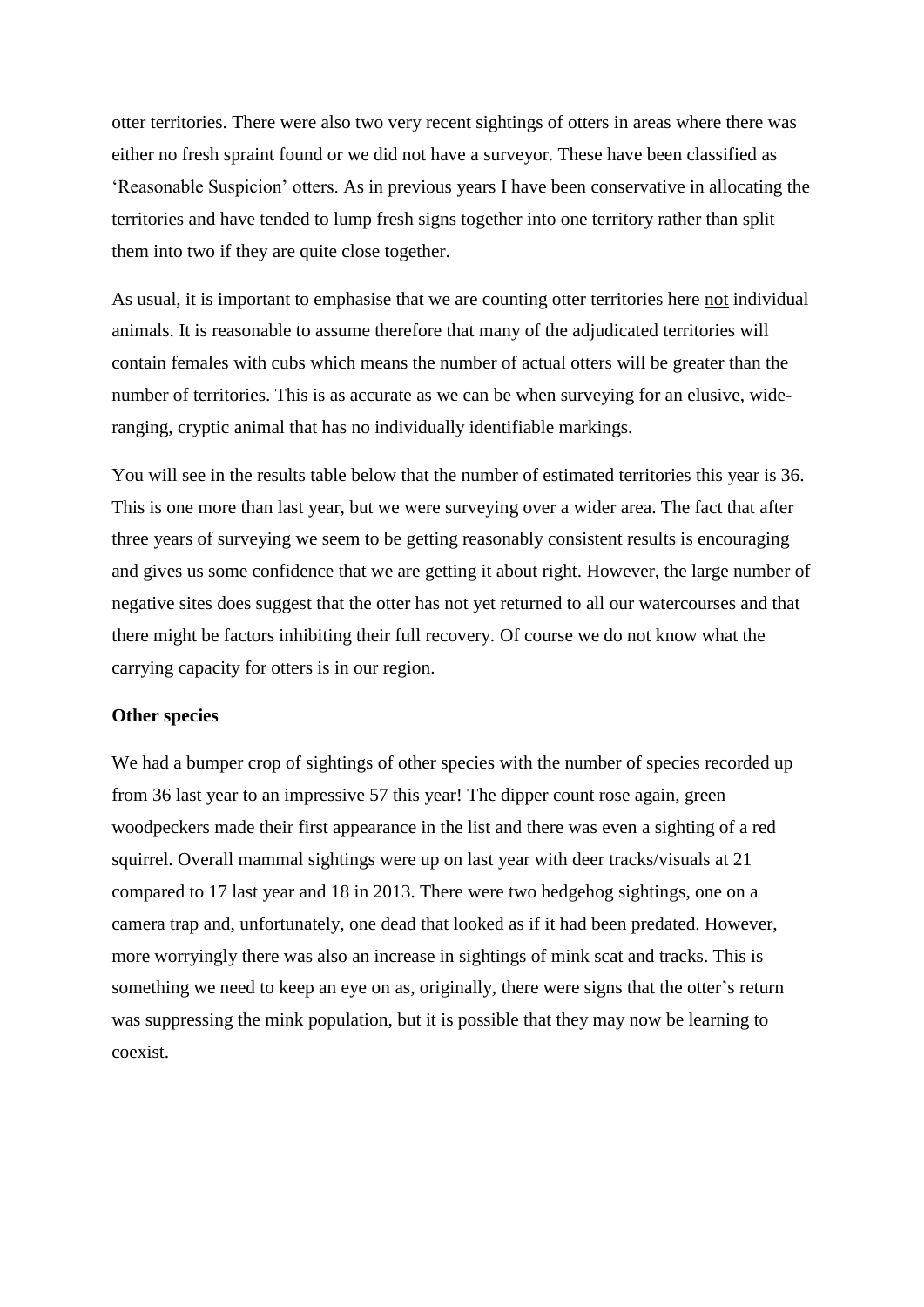

**Map showing patches surveyed in 2015**



**Map showing all data points from 2015 survey**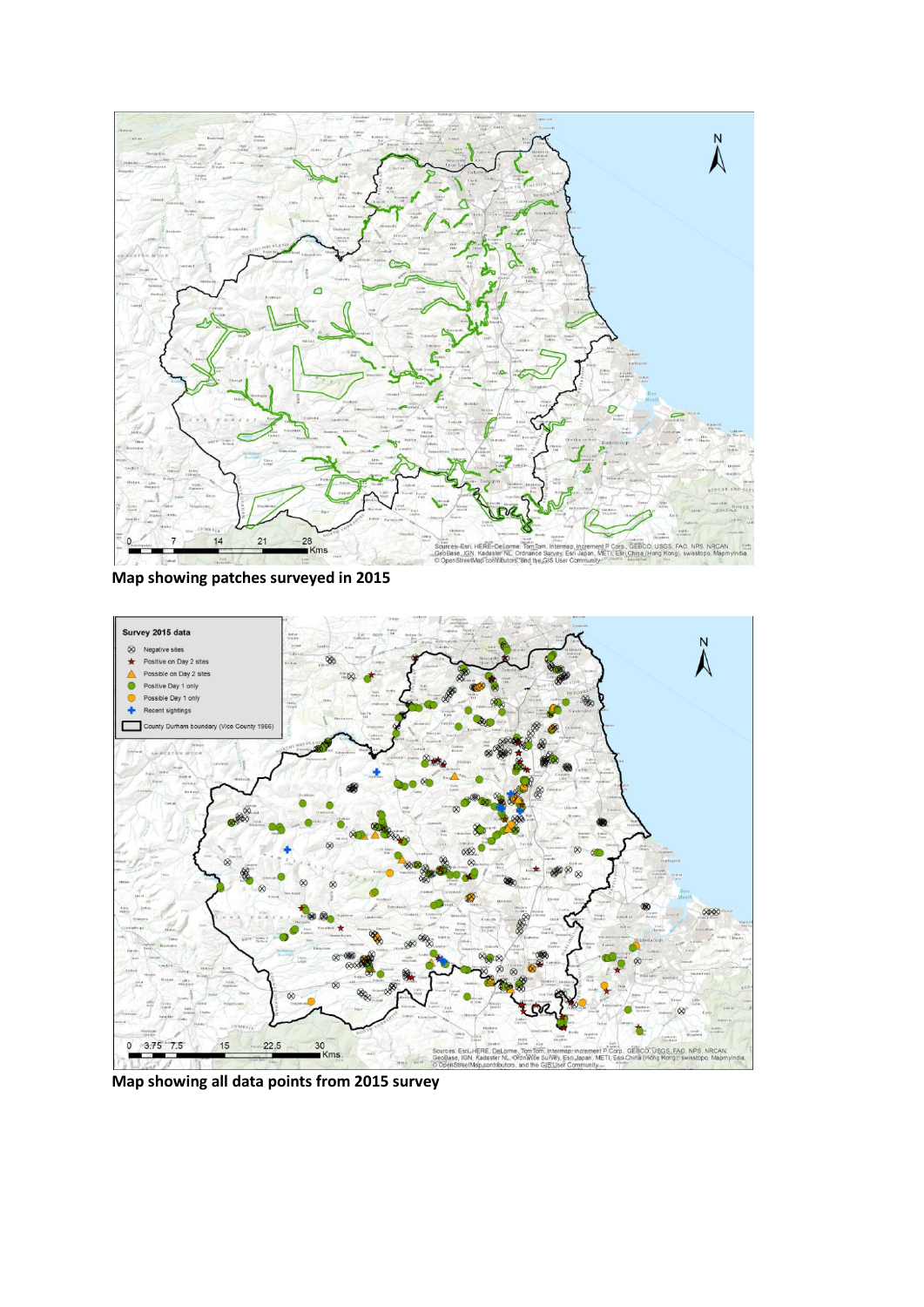## **Otter data**

| <b>Catchment</b> | <b>Patches</b> | <b>Sites</b> | Negative sites | <b>Positives (possibles)</b> | <b>Hits</b> | Near miss/reasonable suspicion | <b>Otter territories</b> |
|------------------|----------------|--------------|----------------|------------------------------|-------------|--------------------------------|--------------------------|
| Tees             | 39             | 184          | 99             | 73(12)                       | 21          |                                | 11                       |
| Tyne             | 17             | 117          | 66             | 48 $(3)$                     | 8           |                                |                          |
| Wear             | 55             | 301          | 150            | 139 (12)                     | 27          |                                |                          |
| Castle Eden Burn |                | 6            | 6              | O                            | $\theta$    |                                | O                        |
| Hawthorn Burn    | $\theta$       | $\Omega$     | $\Omega$       | $\Omega$                     | $\theta$    |                                | $\Omega$                 |
| <b>Totals</b>    | $112*$         | 608          | 321            | 260(27)                      | 56          | Q                              | 27                       |

\*1 patch had sites in both Tees and Wear catchments

| <b>Empty patches</b>                 | 15 |
|--------------------------------------|----|
| Otter territories located            |    |
| Reasonable suspicion/ near misses    |    |
| <b>Total adjudicated territories</b> |    |

|                                  |                   | <b>Surveys Summary</b> |                   |
|----------------------------------|-------------------|------------------------|-------------------|
|                                  | <b>April 2013</b> | <b>April 2014</b>      | <b>April 2015</b> |
| <b>Patches</b>                   | 93                | 100                    | 112               |
| <b>Total sites</b>               | 517               | 588                    | 608               |
| <b>Sites positive</b>            | 216               | 212                    | 260               |
| % sites positive                 | 42                | 36                     | 43                |
| % sites negative                 | 56                | 60                     | 53                |
| 'Hits'                           | 59                | 67                     | 56                |
| <b>Located territories</b>       | 26                | 29                     | 27                |
| Near misses/Reasonable suspicion | 3                 | 6                      | 9                 |
| <b>Adjudicated territories</b>   | 29                | 35                     | 36                |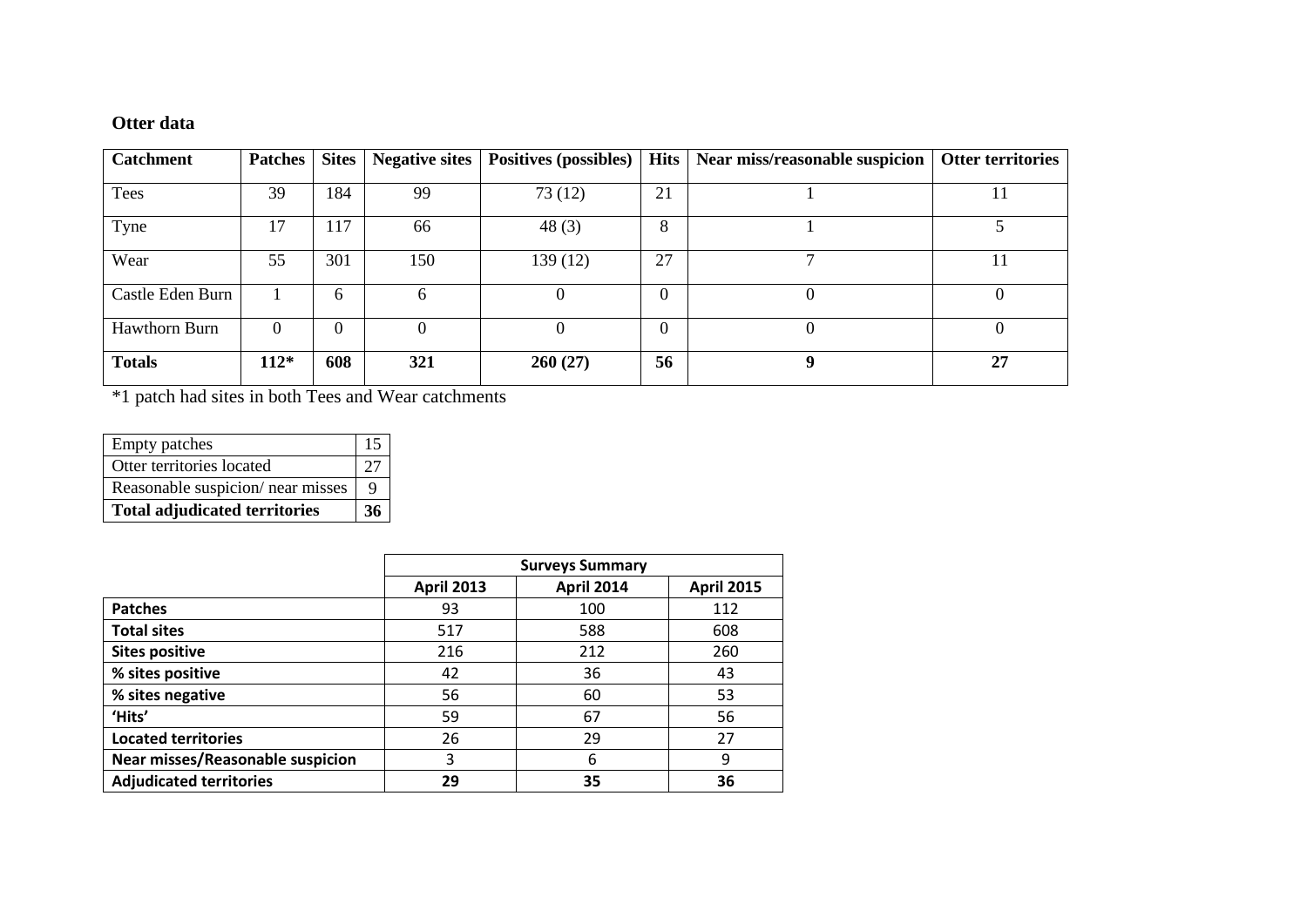# **By-catch of other species**

|              | <b>Species</b>           | <b>Number</b>     |
|--------------|--------------------------|-------------------|
| <b>Birds</b> | Blackcap                 | 3                 |
|              | <b>Buzzard</b>           | 5                 |
|              | Chiffchaff               | $\overline{3}$    |
|              | Common sandpiper         | $7+$              |
|              | Cormorant                | $\overline{2}$    |
|              | Curlew                   | $5+$              |
|              | Dipper                   | $25+$             |
|              | Goldcrest                | $\mathfrak{2}$    |
|              | Goosander                | 69                |
|              | Great spotted woodpecker | 7                 |
|              | Green woodpecker         | $\overline{2}$    |
|              | Grey heron               | 23                |
|              | Grey wagtail             | $\overline{21}$ + |
|              | Greylag geese            | $10+$             |
|              | House martins            | Many              |
|              | Jay                      | $\mathbf{1}$      |
|              | Kestrel                  | $\mathbf{1}$      |
|              | Kingfisher               | 6                 |
|              | Lapwing                  | $6+$              |
|              | Linnet                   | $\overline{2}$    |
|              | Little owl               | $\mathbf{1}$      |
|              | Little ringed plover     | 3                 |
|              | Mandarin duck            | 5                 |
|              | Mistle thrush            | $\mathbf{1}$      |
|              | Nuthatch                 | $\mathbf{I}$      |
|              | Oystercatcher            | $14+$             |
|              | Pied wagtail             | $\overline{3}$    |
|              | Redstart                 | $\overline{1}$    |
|              | Rookery                  | $\mathbf{1}$      |
|              | Sand martin              | $\overline{30}$ + |
|              | Shelduck                 | $\mathbf{1}$      |
|              | Snipe                    | $\mathbf{1}$      |
|              | Song thrush              | $\mathbf{1}$      |
|              | Sparrow hawk             | $\mathbf{1}$      |
|              | Swallows                 | Many              |
|              | Tawny owl                | $\mathbf{1}$      |